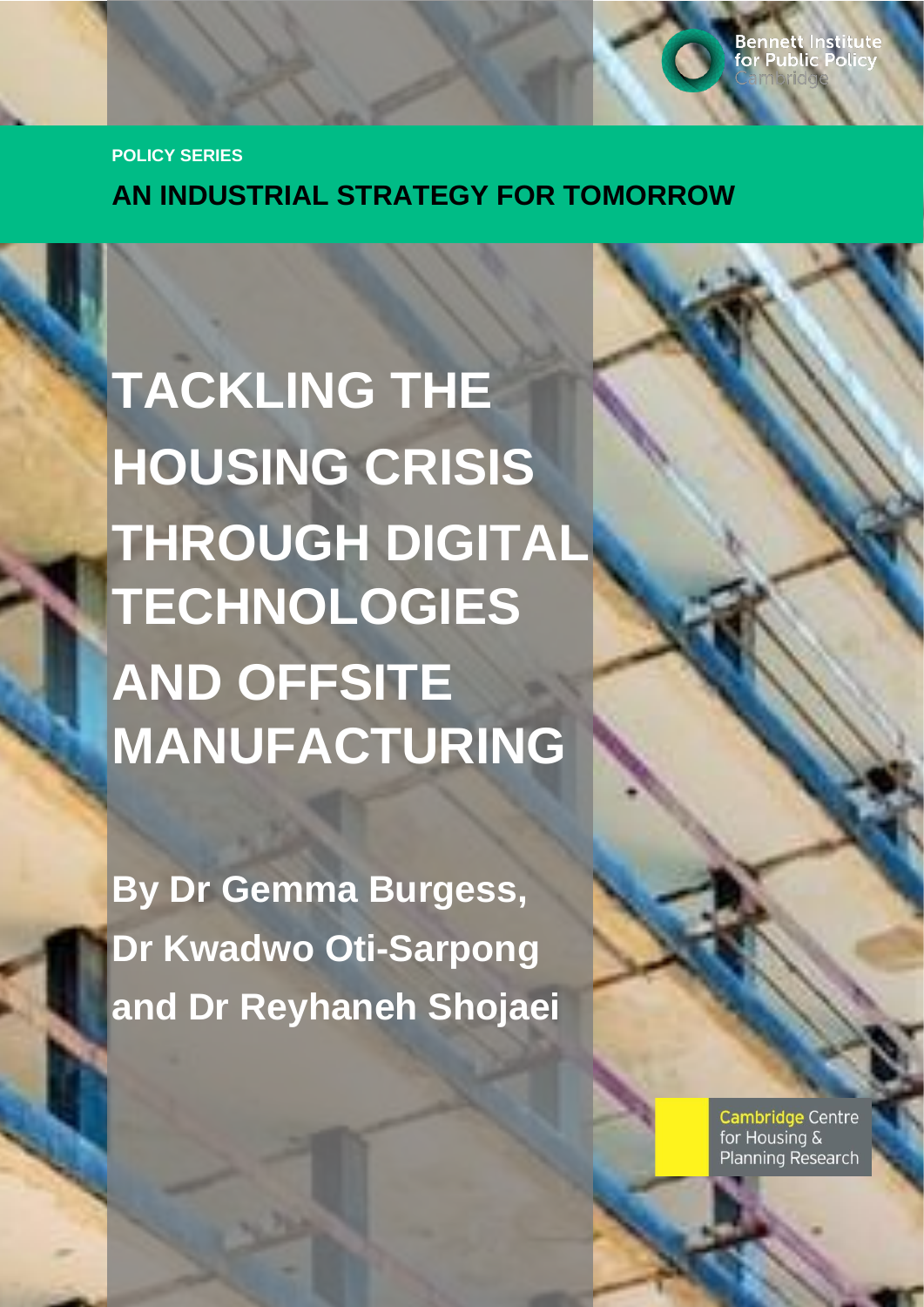#### Authors:

Dr Gemma Burgess is the Acting Director of Cambridge Centre for Housing and Planning Research at the University of Cambridge, where she leads a multidisciplinary team working on policy-oriented research projects. Gemma's research interests include land supply and the delivery of housing through the planning system and housing for an ageing population. She recently led the Digital Built Britain Housing Network, establishing a research framework to challenge and influence social policy and government and industry thinking on the use of digital tools in the UK house building industry. She is a Co-Investigator for the national £72 million Construction Innovation Hub, working with the Cambridge Centre for Digital Built Britain (CDBB).

Dr Kwadwo Oti-Sarpong and Dr Reyhaneh Shojaei are Research Associates in the Cambridge Centre for Housing and Planning Research at the University of Cambridge. They are currently working on research to understand the socio-economic inhibitors to the take up of digital innovation in construction. This work is supported by the CDBB with funding provided through the Government's modern industrial strategy by Innovate UK, part of UK Research & Innovation.

### **Published:**

May 2020

# **CONTENTS**

| Tackling the crisis through digital technology and offsite manufacturing  6 |  |
|-----------------------------------------------------------------------------|--|
| Constraints on the uptake of OSM and digital technologies in the housing    |  |
|                                                                             |  |
|                                                                             |  |

**A publication from the Bennett Institute for Public Policy**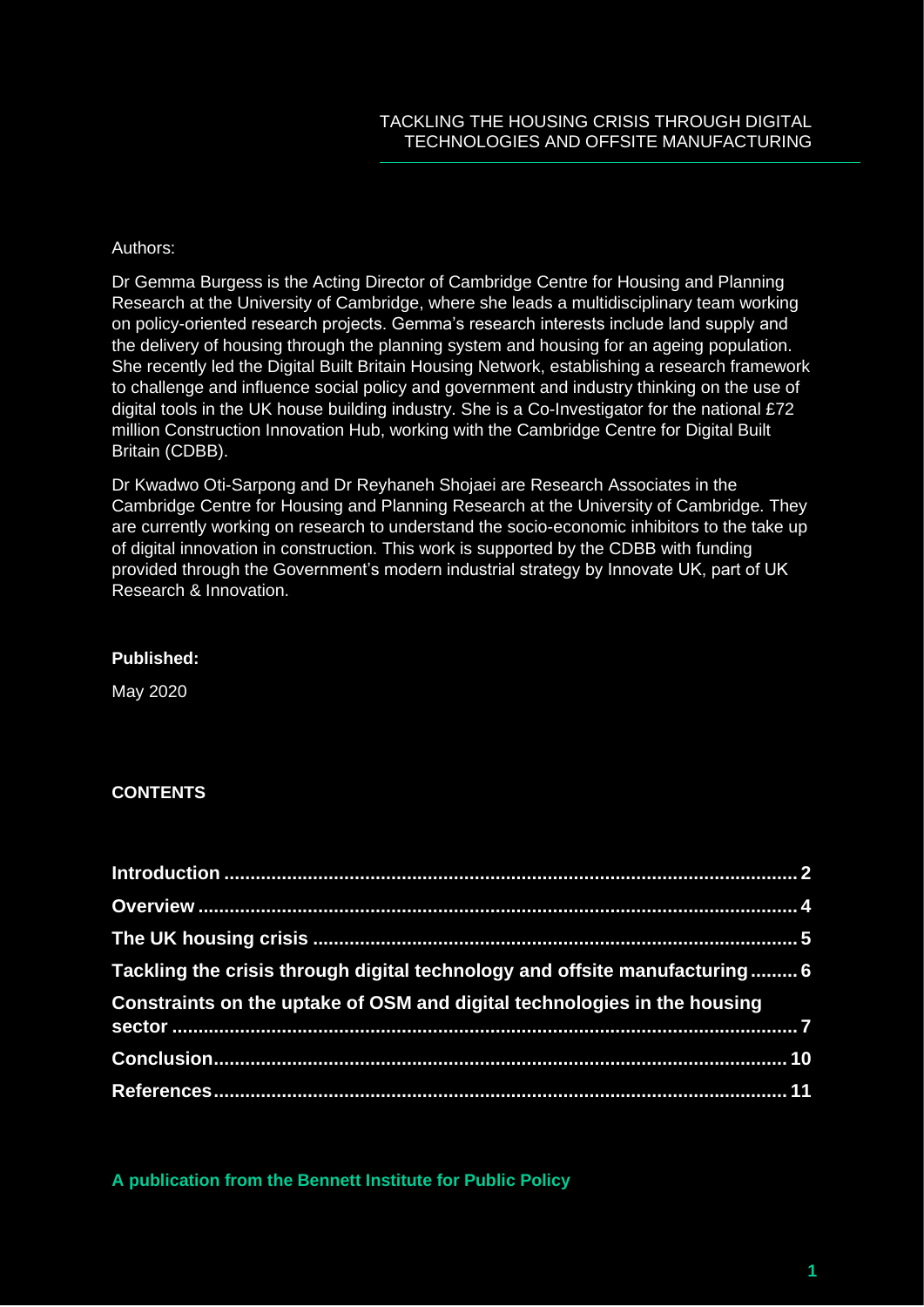# <span id="page-2-0"></span>**Introduction**

For the newly elected government in the UK, like many of its counterparts elsewhere, industrial strategy has become the most important institutional vehicle through which it seeks to achieve some of its core goals. These include promoting economic growth, tackling falling productivity growth, designing research and innovation policies that will enhance the strengths of the UK economy, and ensuring that its leading sectors are globally competitive.

Its declared commitment to 'levelling up' the performance and opportunities of poorer regions with wealthier and more productive ones is also connected to its industrial strategy. This shift in UK government thinking mirrors developments elsewhere, as a range of international organisations and various western governments have recently proclaimed their commitment to 'place-based' economic development strategies.

Some experts in this area argue that there exists a template or model that the UK could import from other leading economies. At the Bennett Institute, however, we take a different tack. We have been working with some of the leading researchers at Cambridge, and engaging key decision-makers in government, to interrogate more deeply some of the dilemmas and challenges facing those tasked with designing and evaluating the industrial strategy, and the local strategies which government has encouraged some of its metromayoral authorities and Local Enterprise Partnerships in England to develop. Our belief

is that these will only succeed if they understand and address today's social and economic needs from place to place, and align with the key dynamics shaping the economy emerging in the coming decades.

Each of the papers in this series offers an indepth examination of some of the fundamental issues – concerning data, measurement, definition, research policy and strategic ambition – which will determine how well governments across the UK fare in this area. Some of these draw upon evidence from other countries, and some offer arguments and proposals that are germane internationally, as well as applying to the UK.

Our aim in publishing these is to enrich and stimulate thinking and debate about some of the core precepts and goals of industrial strategies. The massive societal impact of the coronavirus pandemic, and the stark geographical divides which it has illuminated, make it all the important that we devise an industrial strategy which can help restore economic growth in the coming years, and generate tangible benefits for all.

#### **Michael Kenny and Diane Coyle**

Co-Directors of the Bennett Institute for Public **Policy** 

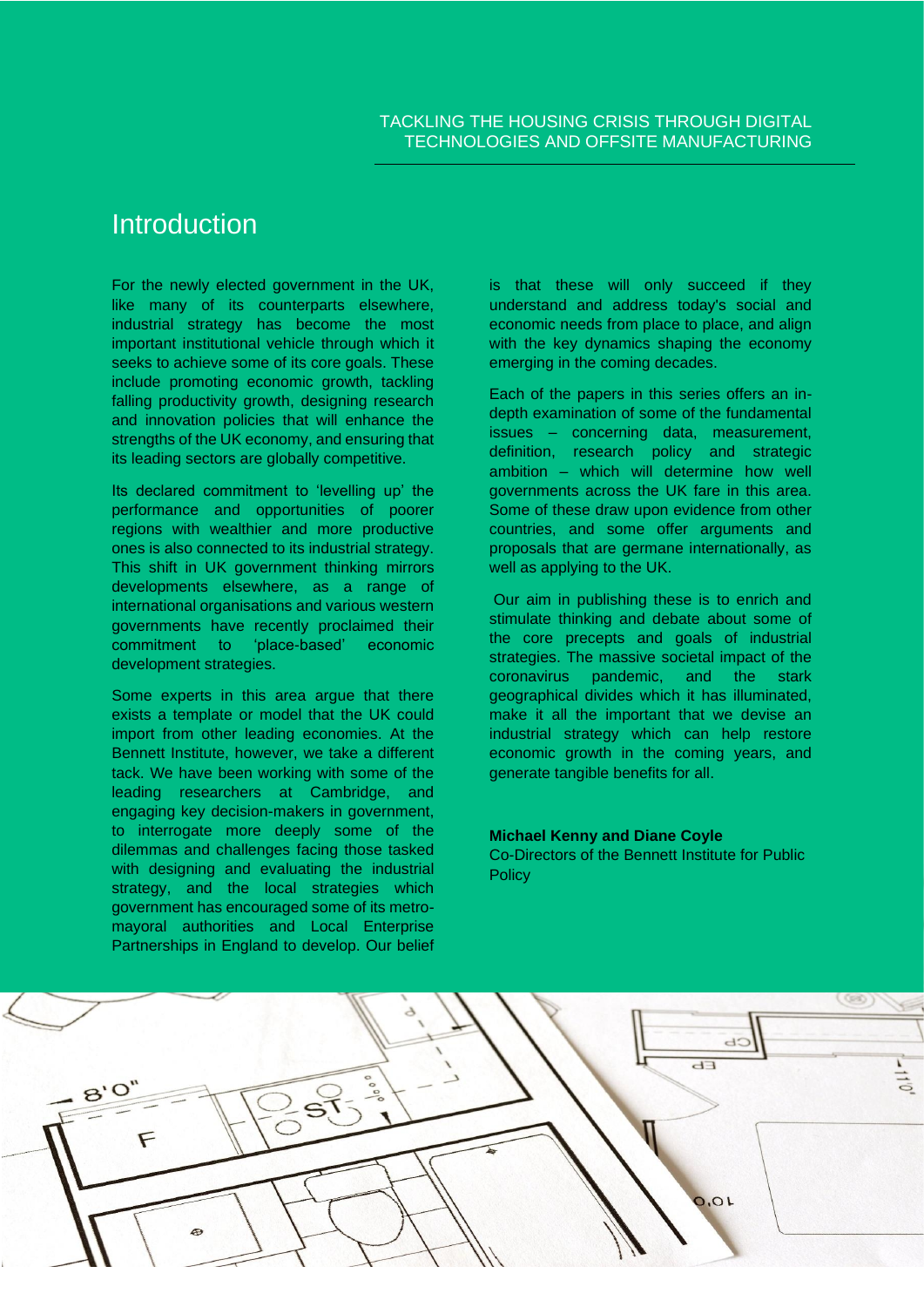

# **2** TECHNOLOGIES AND OFFSITE MANUFACTURING TACKLING THE HOUSING CRISIS THROUGH DIGITAL

# **Key advice**

- consensus that we have a housing crisis. The Industrial Strategy emphasises the need for a shift from conventional housebuilding methods towards more innovative approaches if the crisis is to be  $\mathbf{F}$ The UK house building industry consistently fails to deliver enough new homes to meet need and there is tackled.
- Digital technologies, e.g. Building Information Modelling (BIM) and offsite manufacturing (OSM) should be part of the package of measures to tackle approaches to construction should provide benefits across the design, construction, management and maintenance of housing in the UK. the housing crisis. Combined, these innovative
- We need to understand and address the key organisational, regulatory, individual and industry related constraints holding back the uptake of these innovations in the housing sector. The reasons identified for this low adoption are related to costs, investment decisions, a lack of regulation, the fragmented nature of the housing sector and its supply chain models, a lack of innovation champions, and consumer mistrust for 'prefab'. funding availability, lack of evidence to support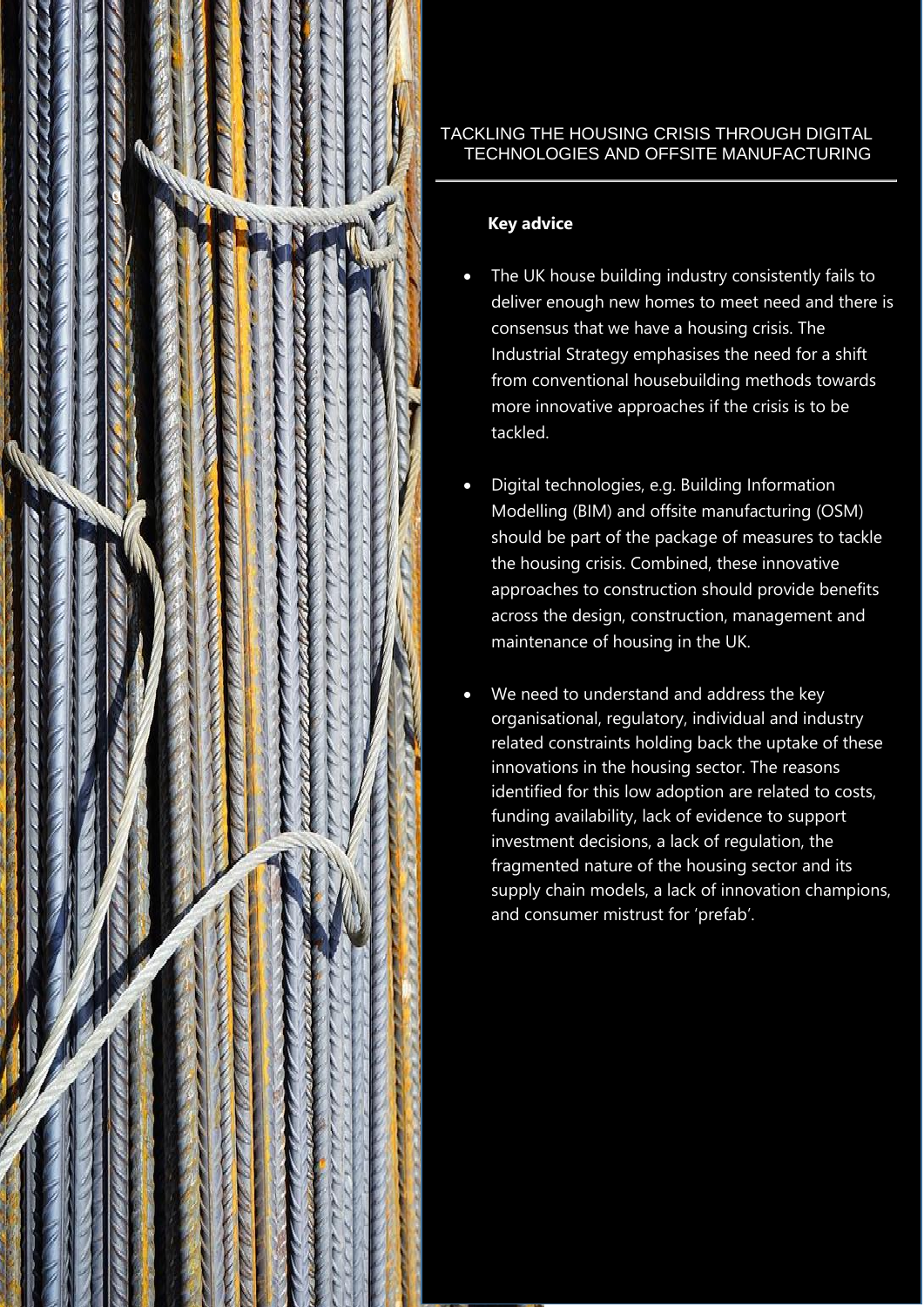#### OVERVIEW

It is well known that the UK is grappling with a housing shortage. Insufficient numbers of new homes are built each year and the UK continually fails to meet the demand for new and, in particular, affordable housing. The insufficient supply of new housing to meet the needs of the UK population contributes to worsening housing affordability, growth of the insecure private rented sector, a decline in home ownership, increasing waiting times for social housing, and exacerbates homelessness. There is strong consensus that we need to build far more new homes than we have delivered over the past two decades. A preference for conventional construction methods contributes to the inability of the housing sector to meet the supply need of 300,000 units per annum (DCLG, 2017). Challenges facing the construction industry – including low productivity, fragmented supplier networks, lack of collaboration, labour shortages, an ageing workforce, and failure to embrace new technologies – further exacerbate the housing crisis (Burgess, Jones & Muir, 2018).

The recent Industrial Strategy (HM Government, 2018) emphasises the need for a shift from conventional housebuilding towards more innovative approaches if the crisis is to be tackled. The call for innovation in the housing sector is linked to the government's vision to transform construction into "a sector

that can build new homes in weeks – and even days – rather than months; that can deliver new buildings at a third of the cost; that can provide affordable, energy efficient homes" (p.3). To this end, the Industrial Strategy (IS) places digital technologies, e.g. Building Information Modelling (BIM) and modern methods of construction (MMCs) - specifically offsite manufacturing (OSM) - at the centre of solutions to tackle the housing crisis. Combined, these innovative approaches to construction should provide benefits across the design, construction, management and maintenance of housing in the UK. However, despite the promotion of these technical solutions, their uptake in the housing sector remains low.

This paper discusses the supply shortage, poor quality and maintenance issues related to the UK housing crisis, and illustrates how OSM and BIM hold the potential to tackle the crisis. It identifies the key organisational, regulatory, individual and industry related constraints holding back the uptake of these innovations in the housing sector. The paper highlights areas for policy attention and makes several recommendations to drive innovation in house building to ensure that the aspirations of the IS are met. In line with the broader transformation agenda envisioned in the IS, mandating the use of OSM and digital technologies for housing development remains a viable policy initiative to create the needed 'push' towards significant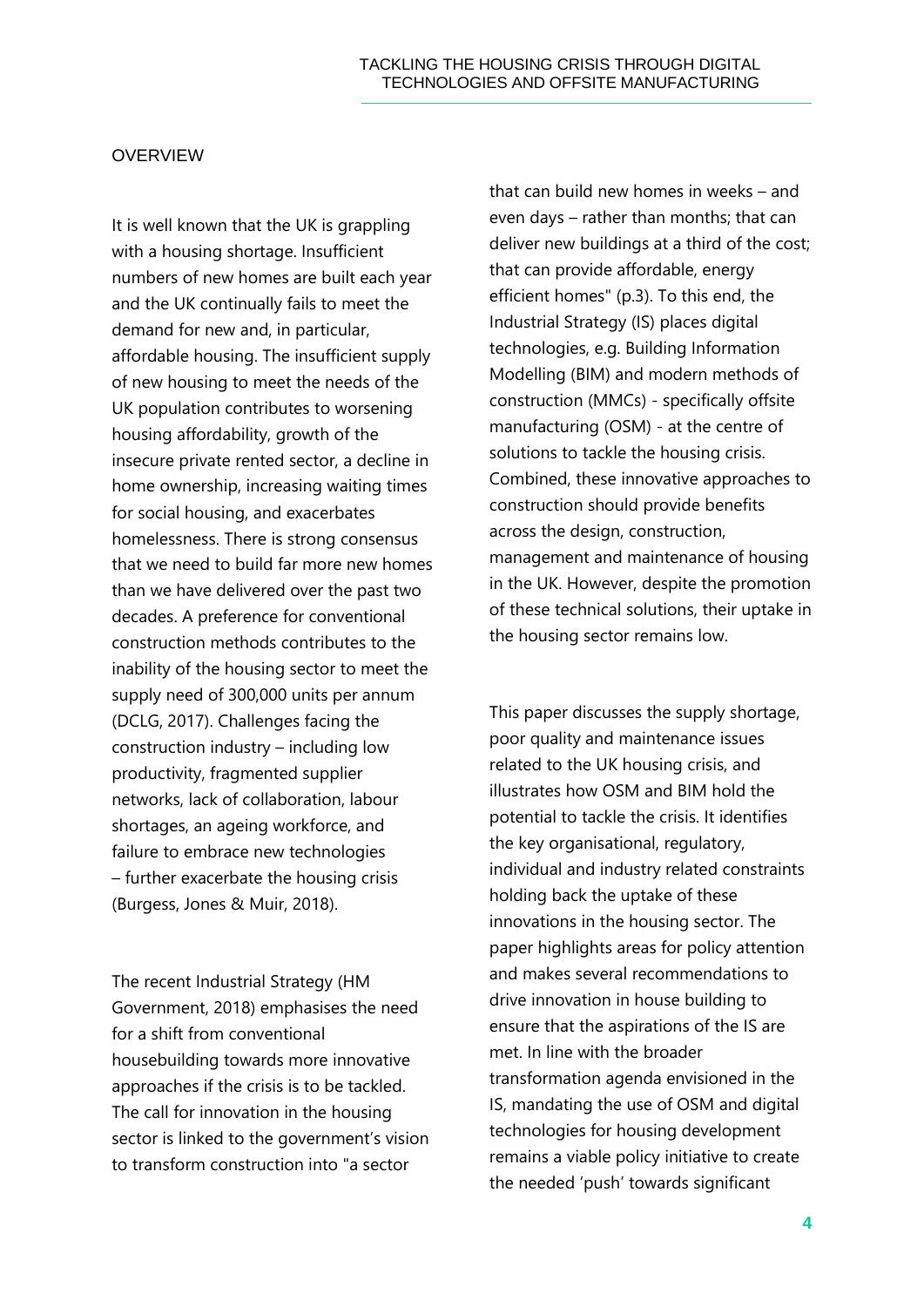#### TACKLING THE HOUSING CRISIS THROUGH DIGITAL TECHNOLOGIES AND OFFSITE MANUFACTURING

change in the house building sector. Stakeholders in the housing industry need to use exemplary housing projects to create more awareness about the benefits of using innovative technologies in order to potentially reduce scepticism among developers and home buyers and boost investment confidence among lenders. Identifying and backing innovation champions in the housing sector would support their efforts at achieving sector-

wide transformation through the use of OSM and digital technologies. Organisations in the housing sector intending to embark on their innovation journey should endeavour to develop transition strategies that include employee upskilling and provide clear assurances about job security.

#### **The UK housing crisis**

The UK has a historical under-supply of housing and there is a need to increase house building rates (Burgess et al., 2018). The Government's aspiration is for the housing market to deliver 1.5 million homes by 2022 and 300,000 homes per year on average by the mid-2020s. Current home-building rates are just half of the 300,000 required annually and as such are insufficient to meet the accumulated need (HM Government, 2018). The supply shortage contributes to making housing less affordable, sustaining the rise of the relatively insecure private rented sector (PRS) and decline of home ownership, and increasing waiting times for social housing.

The quality of housing, linked to how homes are designed and built, is another aspect of the crisis. The conventional design process is usually fragmented, with different professionals (e.g. architects, structural and electrical engineers) providing input at different stages. Designs are consequently problematic, with clashes remaining undetected until construction begins. The construction of the majority of dwellings follows 'traditional' techniques that involve the assembly of several components (e.g. bricks, windows and door sets, etc.) in an open-air environment by multiple trades and subtrades (MHCLG, 2019). The involvement of several subcontractors in the construction process often leads to increased reworking due to on-site rectification of design problems and poor inter-trade coordination, and thus contributes to overall poor quality.

With the UK having some of the oldest housing stock in Europe, adequate maintenance is important to ensure that existing housing is safe to live in and of a decent standard. Poor maintenance of housing in the UK contributes to around 15 million people living in poor housing, accounting for about 70% of health service costs (DCLG, 2017). The Grenfell fire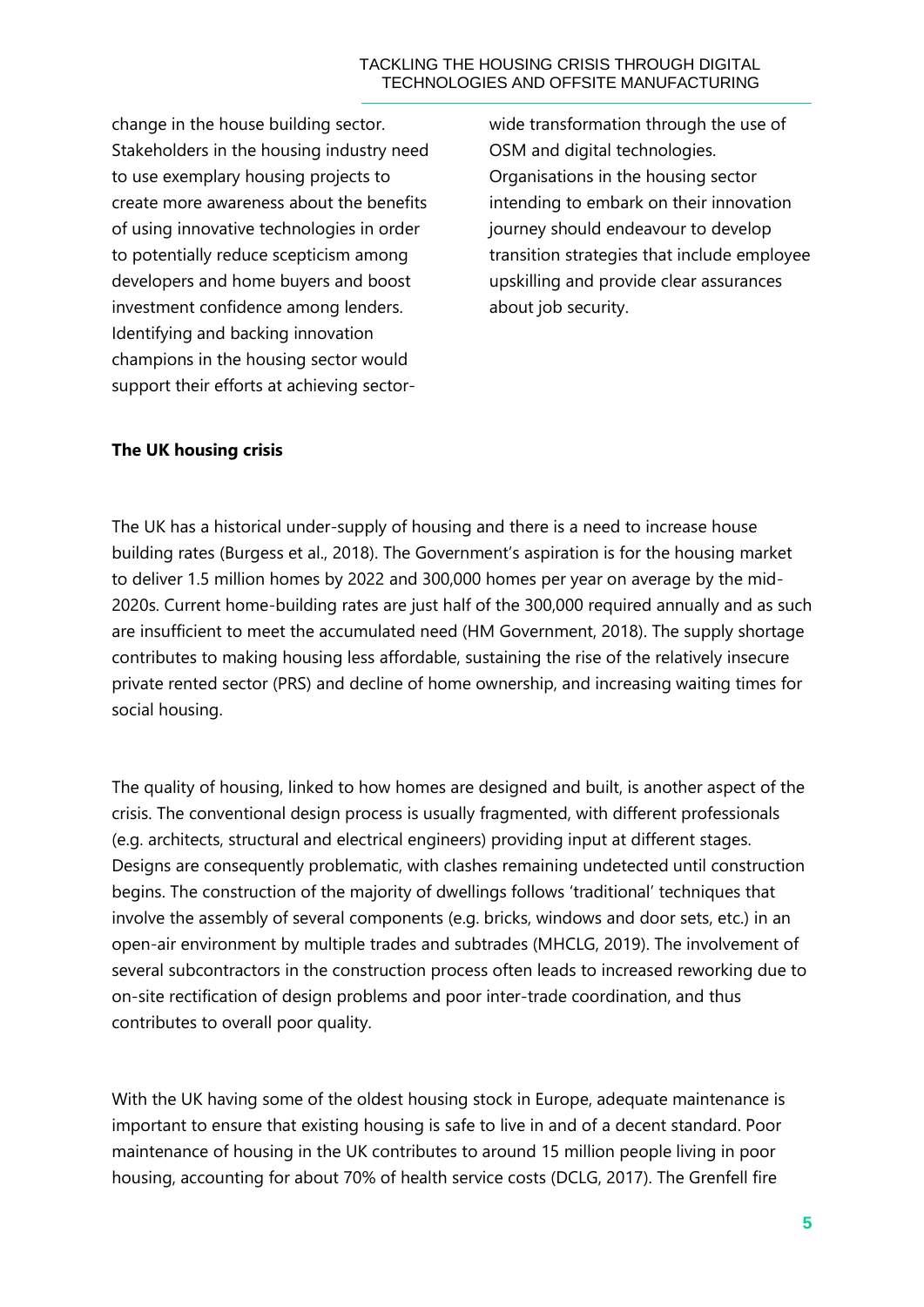tragedy in 2017 claimed over 70 lives and was followed by the Independent Review of Building Regulations and Fire Safety, led by Dame Judith Hackitt. Its purpose was to make recommendations that will ensure a sufficiently robust regulatory system for the future. To help tackle the poor management and maintenance of housing, the report highlighted the need for a 'golden thread' of detailed data and information for built assets (2018). For new build housing, BIM offers an opportunity to create, store and share data and information to ensure their effective management and maintenance in the future.

One of the consequences of the coronavirus (Covid-19) outbreak in the UK is that the negative impacts of the housing supply shortage and of poor quality and sub-standard housing maintenance have been compounded and magnified, making the need to turn to innovative ways to tackle the crisis more pressing than ever. People who have to live in overcrowded housing conditions are at risk of quickly contracting the illness if a person in their household is infected, in addition to the mental strain of enduring lockdown in poorly built, badly maintained homes. With Covid-19 impacting economic activities, people who have lost their sources of income will face increasing hardship in renting any form of decent housing in an expensive and unregulated PRS. Government directives to tackle the spread, including prolonged weeks of lockdown, have meant that non-critical construction sites, including those for housing development, have been put on hold. Already, under normal circumstances, supply is only half of what is needed to meet the housing shortage (DCLG, 2017). If reliance on conventional construction techniques for housing continues once the Covid-19 pandemic is over, the supply gap can only worsen – alongside the negative impacts of poorly built and badly maintained housing.

# **Tackling the crisis through digital technology and offsite manufacturing**

In recent years, the housing supply shortage, along with concerns about quality, poor management and maintenance, have led to a resurgence of interest in the possibility that the application of digital technologies and off-site manufacturing (OSM) might offer solutions (cf. NHBC, 2016; 2019; HM Government, 2018).

OSM is a manufacturing-based approach involving the production of components of buildings (e.g. foundations, roof cassettes, walls, floors, kitchen and bathroom units), or whole (modular) units of a dwelling, in a factory for installation in their final positions on a site (cf. Goodier and Gibb, 2007). This high-precision, factory-based approach for construction is well-positioned to be used to provide increased numbers of new-build housing units that are of high quality and at a fast rate.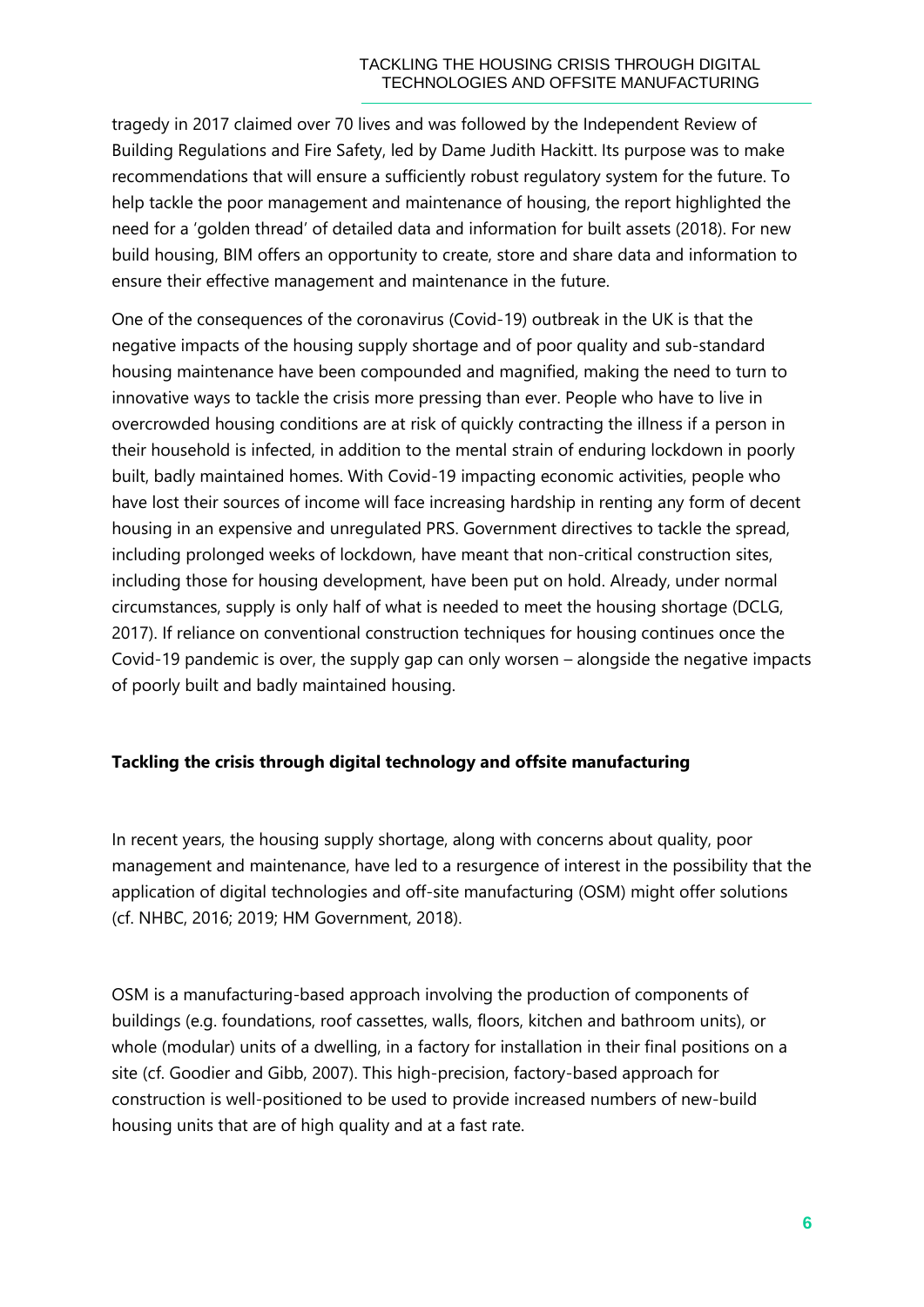#### TACKLING THE HOUSING CRISIS THROUGH DIGITAL TECHNOLOGIES AND OFFSITE MANUFACTURING

Digital technologies (e.g. BIM, geographic information systems (GIS) and 3D printing) are becoming more widely used in construction. BIM, a computer-based object modelling technology, in particular, is widely used in the UK (HM Government, 2018). By employing digital technologies in housing construction projects, design problems can be detected and eliminated in the virtual environment, preventing time-consuming, costly reworking on site. This technology provides a rich source of comprehensive, 'as built' data and information about building components and installations, and this can be integrated into central management systems to support maintenance related decision-making for assets (Abandah et al., 2017).

The combined use of BIM and OSM holds significant potential for tackling the housing crisis. With housing representing 53% of all repair and maintenance work by value (ONS, 2019), and the NHBC paying £85m annually to rectify defects in new build homes (NHBC, 2019), significant value could be realised through increased uptake of digital technologies and OSM. The ability of BIM to ensure quality design, eliminate defects through object modelling and analysis, and provide a data source for each component in a building will help to tackle the problems of poor quality in housing, and will provide the data and information needed to enable better maintenance and management. Using BIM designs in the manufacture of housing components or whole modular units will help to produce better quality housing at faster rates, increasing supply and potentially making new homes cheaper to produce. The factory-based nature of OSM will also lead to higher precision in construction, again eliminating time-consuming and costly reworking on site.

#### **Constraints on the uptake of OSM and digital technologies in the housing sector**

Despite the potential benefits that the housing sector stands to gain from the adoption of OSM and digital technologies, our research shows that there is limited adoption of such innovations as a result of a number of industry constraints. These are not technical in nature, but rather are a series of social, economic and cultural issues that hinder the uptake of BIM and OSM in the sector. Unless such non-technical constraints are addressed, the aspirations contained within the Industrial Strategy for digital innovation to help solve the UK's housing crisis are unlikely to be realised.

High upfront costs and the cost of borrowing are two major commercial and financial constraints to organisations in the uptake of BIM and OSM in the housing sector. These issues remain because of the lack of robust evidence to support investment decisions. The high cost of investment required to adopt OSM and digital technologies is a major barrier to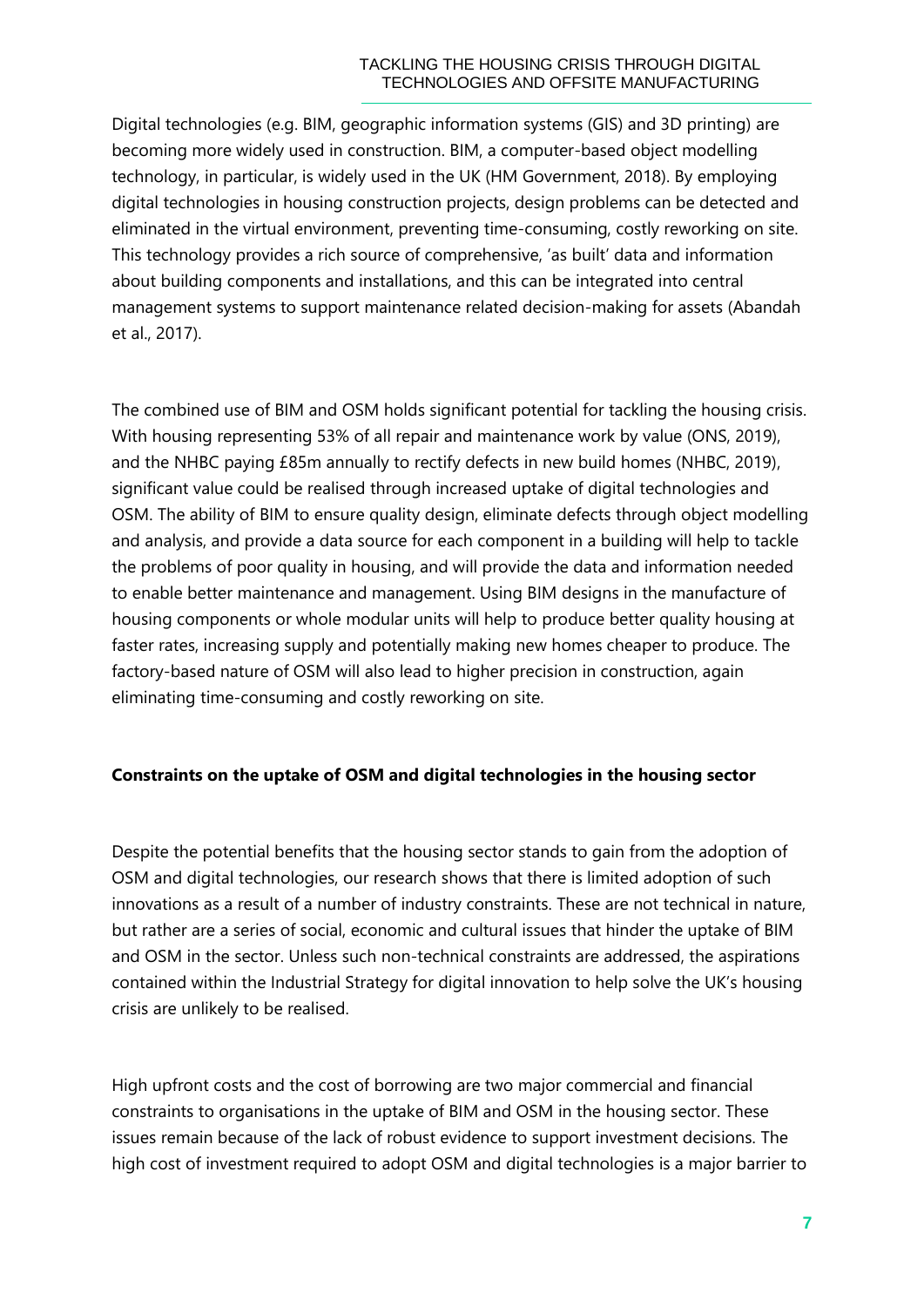their uptake in the housing sector. Off-site housing production needs large up-front investment (e.g. establishing a factory) and this often deters housing developers who are primarily interested in continuously reducing costs and increasing profit. With traditional methods suiting their commercial interests, there is no incentive to incur costs by shifting towards innovative but initially costly approaches. Organisations in the housing sector wanting to use OSM and digital technologies often find that the necessary finance is too expensive and can be difficult to access, meaning that the cost of borrowing to fund investment in innovations is deemed too high. Lenders are also less willing to provide finance for developers and contractors who want to use these innovative approaches as, unlike the 'tried and tested' conventional approaches currently used in the housing sector, they are deemed to be high risk. The scepticism is not limited to lenders only. Across the sector, it is sustained by the lack of robust evidence to quantify the benefits of the use of OSM and digital technologies, particularly short and long term cost savings, discouraging house builders from investing in their uptake. Without robust evidence, developers are not well-informed about the long term benefits of OSM and digital technologies that could accrue to them and to wider society. Furthermore, since developers do not always have a vested interest in the additional value of lifetime operating cost savings (e.g. energy efficiency savings) to be gained from using OSM and digital technologies in housing construction, there is no motivation to invest in their use. In particular, where housing is sold on the housing market, there is no incentive to bear the upfront cost of investment, as future benefits will follow the homeowner. Although some large developers and housing associations have made investments in the use of these innovations, there is not yet sufficient evidence to demonstrate clear commercial gains from OSM and digital technologies over the use of traditional approaches, given the significant boom in profits in the housing sector over the last decade.

Structural constraints to the widespread use of OSM and digital technologies in the sector relate to how the housebuilding industry traditionally functions, the nature of preferred business and supply chain models used in the sector and the lack of regulations to govern the use of these innovations. The house building industry operates on a location-based model with a fragmented, flexible supply chain that is able to accommodate late, on-site, design alterations. The low level of coordination and complex, highly localised supply chains pose a barrier to the implementation of BIM across the multiple supply chains found in housing construction. Furthermore, the use of OSM will require a significant paradigm shift towards more collaborative procurement routes, highly coordinated design processes and early-stage design finalisation. The Construction Leadership Council (2017, p.6) observes that for many housing developers, their existing business models are at odds with anything 'modern' or 'innovative', and 'housing completions are typically slowed to match the rates to maintain desired sales prices'. This model relies on a supply chain comprising multiple actors (developers, contractors, lenders, etc.) who are bound by various contracts that tend to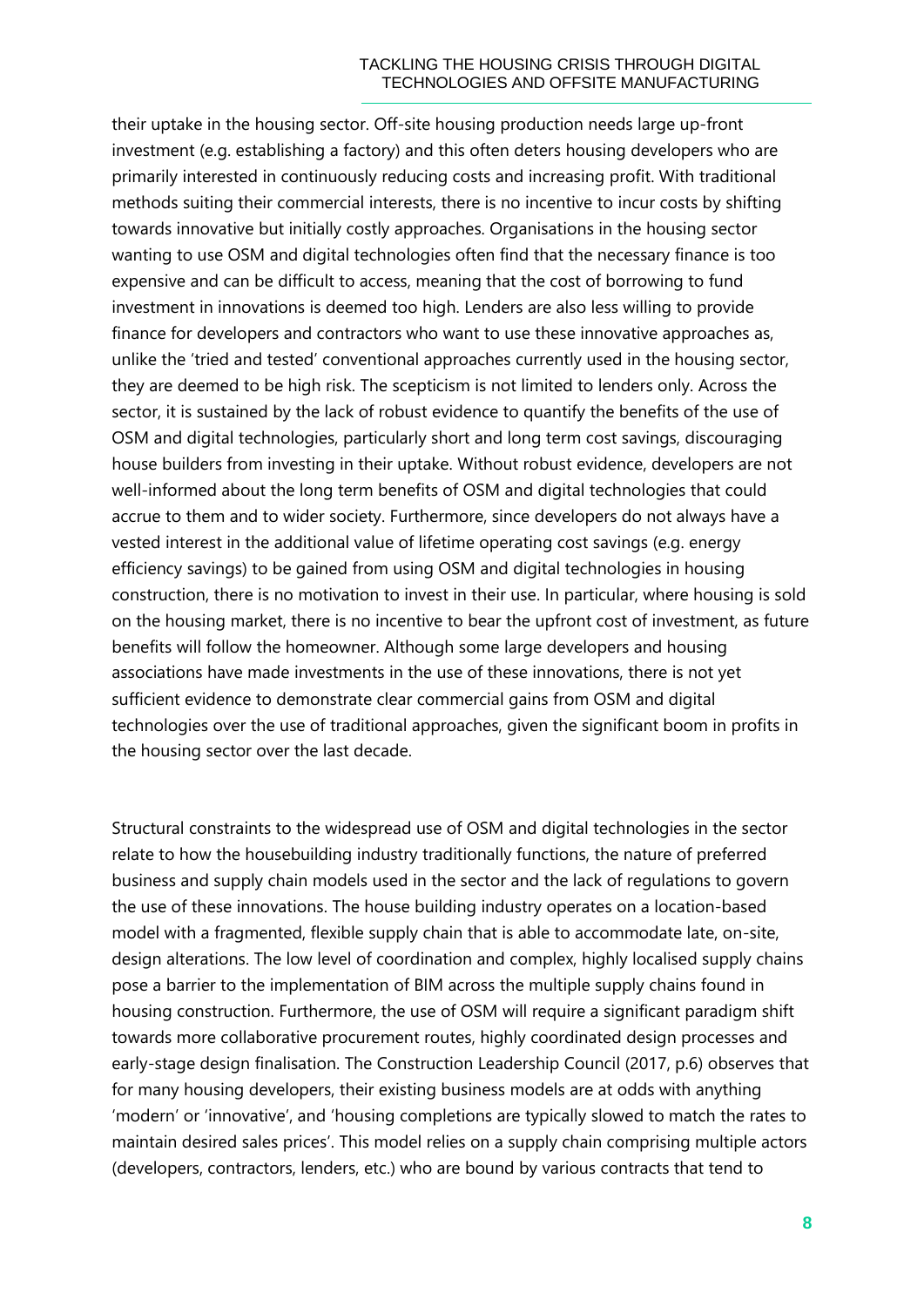#### TACKLING THE HOUSING CRISIS THROUGH DIGITAL TECHNOLOGIES AND OFFSITE MANUFACTURING

promote adversarial relationships, a lack of trust, and an aversion to risk (cf. Farmer, 2016). This supply chain model does not support the collective risk-taking and collaborative working needed to embrace innovation. Since the current industry model serves the commercial interests of developers, there is no incentive to build faster or at scale given that this would potentially lower prices and consequently profits. With developers continuing to make financial gains from the existing operating model of the industry, there is little motivation to shift towards innovations that will require changes to current ways of working.

At the organisational level, resistance to change among individuals and leaders, as well as the absence of strategic vision and innovation 'champions' in organisations, remains one of the most significant constraints to the uptake of OSM and digital technologies in the housing sector. The use of these innovations would require organisations to develop relevant new capabilities in order to support their deployment. Employees' resistance is linked to fears of job or status loss, and a lack of understanding about the new technologies. These fears reinforce organisational resistance to the adoption of OSM and digital technologies. Skills shortages, both for house builders and their numerous suppliers, are also barriers to the adoption of digital technologies. Employees may not have the required level of digital literacy to implement and use BIM systems, and the training process can be time-consuming and expensive.

The UK consumers' negative view of housing built using OSM, based on mistrust of 'prefab' housing acts as a demand side constraint inhibiting the wider use of OSM in the sector. This mistrust lingers from the Post-War housing boom, where the pressing need for the provision of housing promoted the use of prefabricated homes which later collapsed (causing death and injury) or were demolished (leading to homelessness and financial losses for families). A cultural preference for traditionally built 'bricks and mortar' homes still exists, reinforcing the belief that OSM-produced houses are somehow inferior. With the preference for conventionally built housing remaining high, developers have little motivation to introduce OSM.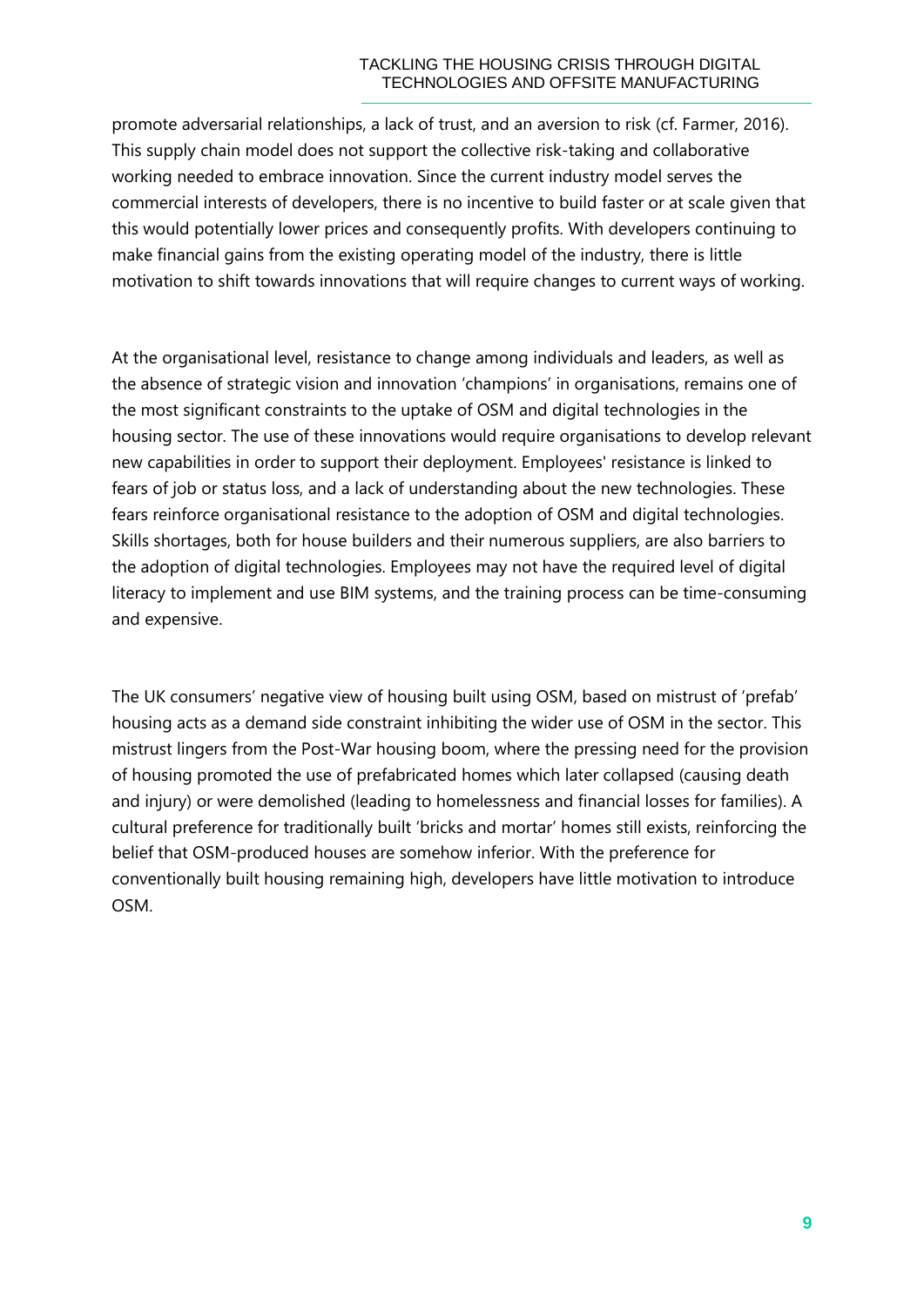# **Conclusion**

The historical undersupply of new housing stock, low quality new-builds, and poor maintenance and management of the existing stock are all real problems that need to be tackled in order to solve the housing crisis in the UK. Offsite manufacturing and digital technologies have been identified as holding the potential to help tackle the problems underpinning the crisis. Combined, these innovations can ensure more rapid construction of higher quality housing and provide a 'golden thread' of information needed for effective management and maintenance of housing going forward. Notwithstanding these benefits, the uptake of these innovations in the housing sector is low. The reasons identified for this low adoption are related to costs, funding availability, lack of evidence to support investment decisions, a lack of regulation, the fragmented nature of the housing sector and supply chain models, a lack of innovation champions, and consumer mistrust for 'prefab' housing.

**10** TACKLING THE HOUSING CRISIS THROUGH DIGITAL To achieve the housing related vision set out in the recent Industrial Strategy and adequately tackle the crisis, mandating the use of OSM and digital technologies for housing schemes of specific sizes remains a possible policy initiative to promote increased uptake of these innovations in the housing sector. Lessons learnt from the government's implementation of the 2016 BIM mandate for the construction industry could provide some guidance in rolling out a directive tailored specifically for the housing sector. At the sector level, increasing awareness of OSM and BIM from exemplary housing projects would help to provide an evidence base to demonstrate their immediate and long-term benefits. This could help to overcome stakeholder scepticism and encourage developers to invest in the use of such innovations. Developing an evidence base has the potential to boost confidence among lenders, encouraging them to finance housing projects that employ similar innovative approaches.

Innovation champions, including the cross-industry group BIM4Housing, need strong sector backing to boost their efforts to rally stakeholders in the industry and promote the benefits of OSM and BIM innovations. At an organisational level, the identification by strategic decision makers of individuals to champion their innovation journey through incremental adoption and use of OSM and digital technologies would bring similar benefits. In taking steps to adopt OSM and digital technologies, leaders of organisations in the housing sector should endeavour to roll out plans that will provide the opportunity for their employees to be upskilled. Organisations also need to highlight provision for the training and support necessary to align existing roles with new technologies, providing explicit assurances for employees that innovation will not lead to job losses.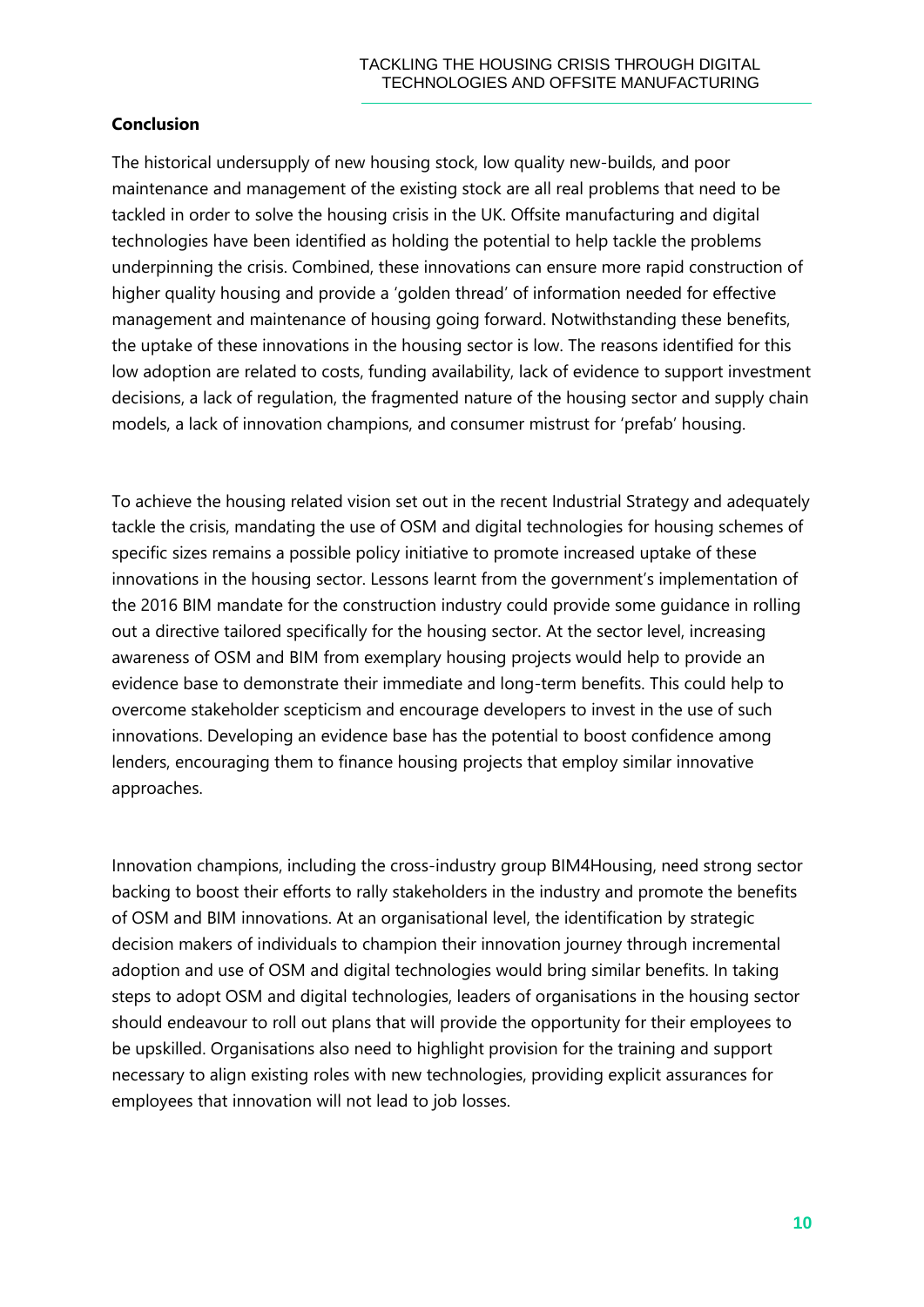#### **REFERENCES**

- Abanda, F. H., Tah, J. H. M., & Cheung, F. K. T. (2017). BIM in off-site manufacturing for buildings. *Journal of Building Engineering*, 14, 89-102.
- **INCREASE TRACHAINS THE MOUSING CRISIS THROUGH THE MONEM CRISIS THROUGH CRISITE INNUFFACTURITYS THROUGH THE TRANSMIT THE CRISIS THROUGH DIGITS THROUGH DIGITAL INCREASE THROUGH DIGITAL INCREASE THROUGH DIGITAL INCREASE THRO** Burgess, G., Jones, M. and Muir, K. (2018). *Housing Digital Built Britain. Position paper 2: What is the role of off-site housing manufacture in a digital built Britain?* Cambridge: Cambridge Centre for Planning and Housing Research. https://www.cchpr.landecon.cam.ac.uk/Research/Start-Year/2018/digital\_built\_britain\_housing\_network/position\_paper\_osm
- CLC (2017). *Demand creation, investment and volume strategy.* Construction Leadership Council: London, UK.
- DCLG (2017). *Fixing our broken housing market*. London: Department for Communities and Local Government.
- Farmer, M. (2016). *Modernise or die: Time to decide the industry's future*. *The Farmer review of the UK construction labour model.* London: Construction Leadership Council.
- Goodier, C., & Gibb, A. (2007). Future opportunities for offsite in the UK. *Construction Management and Economics*, *25*(6), 585-595.
- Hackitt, D. (2018) *Building a Safer Future: Independent Review of Building Regulations and Fire Safety: Final Report*. London: Ministry of Housing, Communities and Local Government.
- HM Government (2018). *Industrial Strategy – Construction Sector Deal*. London: HM Government.
- KPMG (2016). *Smart construction – How offsite manufacturing can transform our industry.*  London: KPMG UK.
- MHCLG (2019). *Modern methods of construction: Introducing the MMC definition framework.*  London: MHCLG.
- NHBC (2016). *Modern methods of construction. Views from the industry*. Milton Keynes: NHBC Foundation.
- NHBC (2019). *House building: a century of innovation. Technical advances in conventional construction.* Milton Keynes: NHBC Foundation .
- ONS (2019). *Office for National Statistics Construction Statistics, Great Britain: 2018*. Retrieved 10 October 2019 from [https://www.ons.gov.uk/businessindustryandtrade/constructionindustry/articles/constru](https://www.ons.gov.uk/businessindustryandtrade/constructionindustry/articles/constructionstatistics/latest)

[ctionstatistics/latest](https://www.ons.gov.uk/businessindustryandtrade/constructionindustry/articles/constructionstatistics/latest)